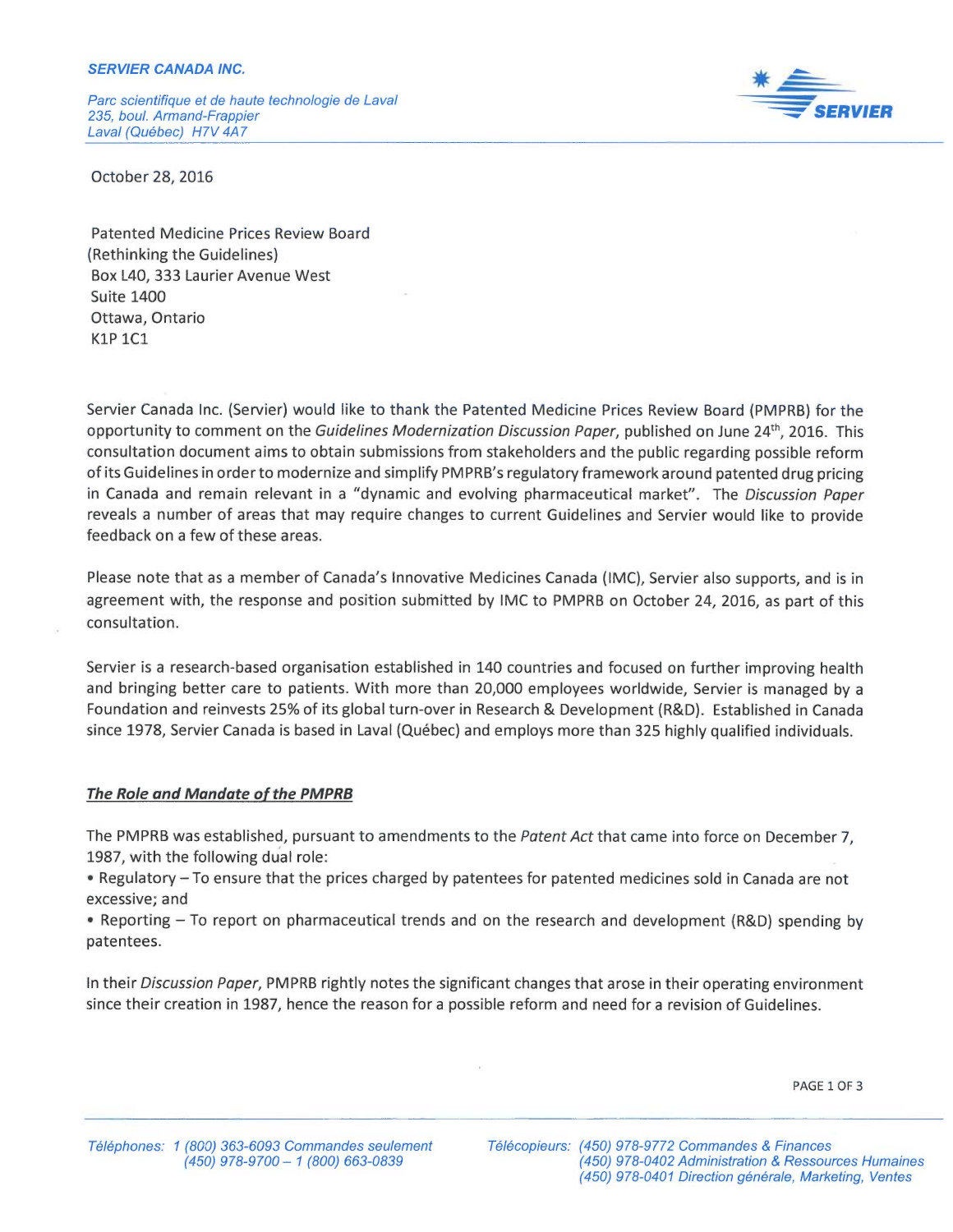

### Affordability vs Excessiveness

Based on the Discussion Paper, PMPRB intends to expand its mandate to include affordability. This new concept seems to go far beyond PMPRB's role as established by Parliament, is outside of PMPRB's jurisdiction as set out by the Patent Act, and would require more than changes to the Guidelines, which is the purpose of the ongoing consultation. Introducing affordability to its mandate would also create duplication in the role of the provincial/territorial governments who already have the power and measures in place to evaluate affordability with respect to their budgets, programs, health care systems and/or economies. Moreover, the pan-Canadian Pharmaceutical Alliance (pCPA) was created to lower drug costs through collective negotiations, reduce duplication of negotiations, and improve access to new medicines. Servier believes that PMPRB's original mandate remains appropriate and relevant in the current Canadian pharmaceutical environment, and affordability should remain in the hands of budget holders who are accountable to their constituents and able to negotiate pricing based an their objectives and needs.

#### Research & Development

The second part of PMPRB's mandate is to report on pharmaceutical trends and on the R&D spending by patentees. The Discussion Paper refers to the relationship between price, Intellectual Property (IP) protection and R&D investments. To our knowledge, very few countries formally link investments, IP and pricing. Servier values that PMPRB's current jurisdiction allows for tracking of patented medicines and spending alongside investment in R&D by pharmaceutical companies. However, instead of simply reporting this information back to the population, it should be leveraged to encourage investment in health innovation in Canada by adopting economic development policies that would stimulate competitiveness and attractiveness toward investments.

The Discussion Paper states that R&D is declining in Canada. It fails to mention that the current R&D model for innovative pharmaceutical companies has evolved considerably (including the way organizations are now investing in Canada as a result of new business models) since PMPRB's creation while the methodology for determining R&D spending has essentially remained unchanged. Consequently, many of the indirect investments and contributions made by the pharmaceutical industry are not captured in the current calculation of R&D ratios made public in PMPRB's Annual Reports, thus not recognizing the significant improvement to Canadian investments for patented medicines. For instance, financial flows coming from a foreign entity outside Canada (such as a global pharmaceutical company head office) are not considered while still representing significant contribution to the Canadian economy.

Servier encourages a process for a regulatory agency such as PMPRB that would avoid duplication or overlap, and would accurately track and report on pharmaceutical trends and R&D, while creating a market place that encourages innovation and investments, and provides timely access to medicines for Canadians.